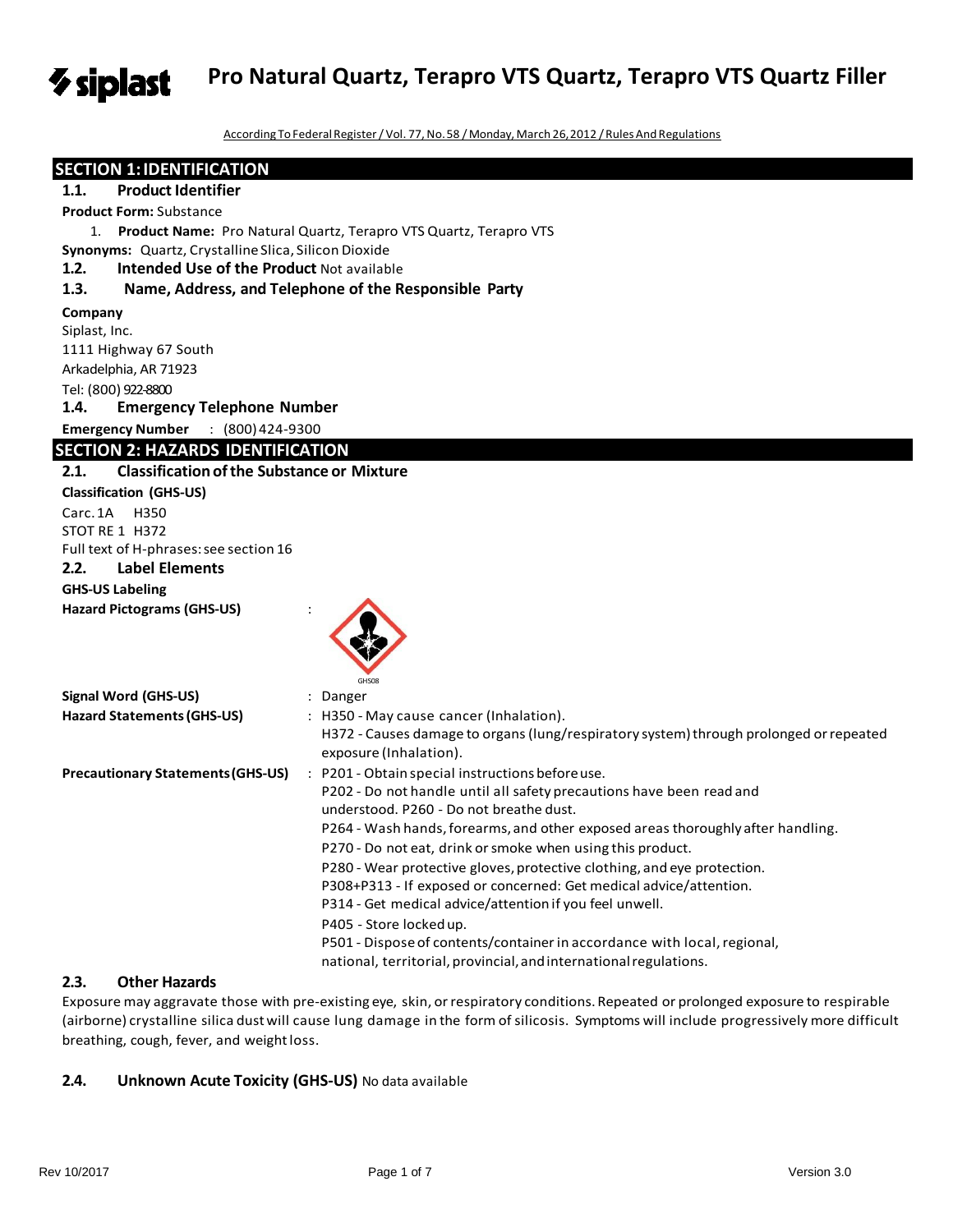According ToFederalRegister/ Vol. 77,No.58 /Monday, March 26,2012 /RulesAnd Regulations

**Pro Natural Quartz, Terapro VTS Quartz, Terapro VTS Quartz Filler**

# **SECTION 3: COMPOSITION/INFORMATION ON INGREDIENTS**

# **3.1. Substances**

 $\gamma$  siplast

Name: Pro Natural Quartz, Terapro VTS Quartz, Terapro VTS QuartzFiller

| <b>Name</b> | <b>Product Identifier</b> | % (w/w)     | <b>Classification (GHS-US)</b> |
|-------------|---------------------------|-------------|--------------------------------|
| Quartz      | (CAS No) 14808-60-7       | $\leq$ 99.9 | Carc. 1A, H350                 |
|             |                           |             | STOT RE 1, H372                |

# **SECTION 4: FIRST AID MEASURES**

# **4.1. Descriptionof First AidMeasures**

**General:** Never give anything by mouth to an unconscious person. If you feel unwell, seek medical advice (show the label if possible).

**Inhalation:** Remove to fresh air and keep atrest in a position comfortablefor breathing. Obtainmedical attention if breathing difficultypersists.

**Skin Contact:** Remove/Take off immediately all contaminated clothing. Rinse immediately with plenty of water (for at least 15 minutes). Wash contaminated clothing before reuse. Obtainmedical attention if irritation develops or persists.

**Eye Contact:** Rinse cautiously withwater for at least 15 minutes. Remove contactlenses, if present and easy to do. Continue rinsing. Obtainmedical attention.

**Ingestion:** Rinse mouth. Do not induce vomiting. Seek medical attention if a large amount is swallowed.

# **4.2. Most Important Symptoms and Effects Both Acute and Delayed**

**General:** May cause cancer. Causes damage to organsthrough prolonged or repeated exposure.

**Inhalation:** Breathing dust may cause nose, throat or lung irritation, dependingon the degree of exposure. Inhalation ofhigh levels of dust can cause chemical burns to the nose, throat and lungs.

**Skin Contact:** Prolonged contact with large amounts of dust may cause mechanical irritation.

**Eye Contact:** Repeated or prolonged contact will cause mechanical irritation.

**Ingestion:** Ingestion is likely tobe harmful or have adverse effects.

**Chronic Symptoms:** Repeated or prolonged exposure to respirable (airborne) crystalline silica dustwill cause lung damage in the form of silicosis. Symptoms will include progressively more difficult breathing, cough, fever, and weight loss. Prolonged and frequent exposure through inhalation may cause cancer.

# **4.3. Indicationof Any Immediate Medical Attentionand Special Treatment Needed**

If you feel unwell, seek medical advice (show the label where possible).

# **SECTION 5: FIRE-FIGHTING MEASURES**

# **5.1. ExtinguishingMedia**

**Suitable Extinguishing Media:** Use extinguishingmedia appropriateforsurrounding fire.

**Unsuitable Extinguishing Media:** Do not use a heavy water stream.Use of heavy stream of water may spread fire.

# **5.2. Special Hazards Arising From the Substance orMixture**

**Fire Hazard: Product is not flammable.** 

**Explosion Hazard:** Product is notexplosive.

**Reactivity:** Hazardous reactions will notoccur under normal conditions.

# **5.3. Advice forFirefighters**

**Precautionary Measures Fire:** Exercise caution when fighting any chemical fire.

**Firefighting Instructions:** Use water spray orfog for cooling exposedcontainers.

**Protection During Firefighting:** Firefighters must use full bunker gear including NIOSH-approved positive-pressure self-contained breathing apparatus to protect against potential hazardous combustion and decomposition products.

# **Hazardous Combustion Products**: None.

Other Information: Do not allow run-off from firefighting to enter drains or water sources.

# **Reference to Other Sections**

Refer to section 9 for flammability properties.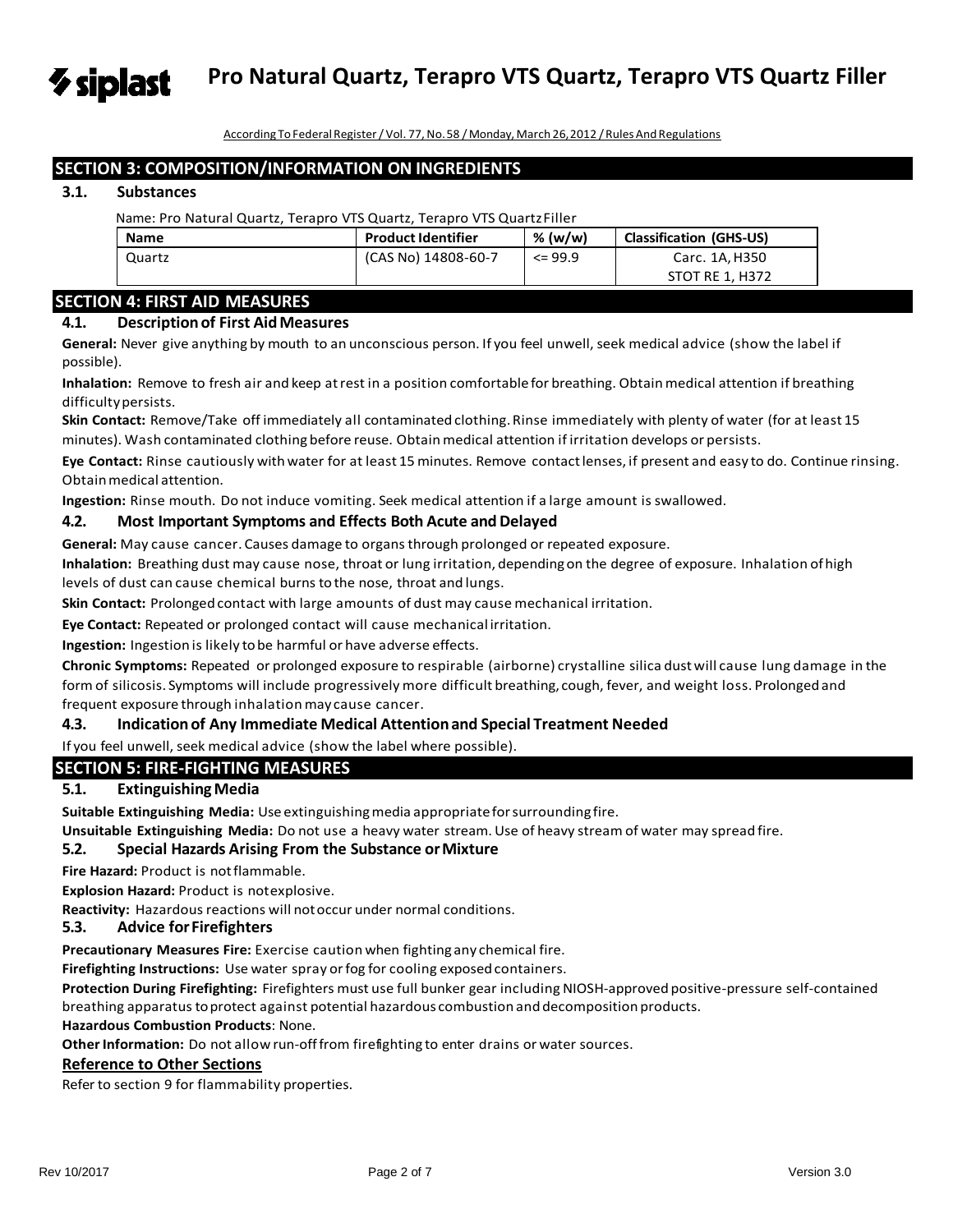**Pro Natural Quartz, Terapro VTS Quartz, Terapro VTS Quartz Filler**  $\gamma$  siplast

According ToFederalRegister/ Vol. 77,No.58 /Monday, March 26,2012 /RulesAnd Regulations

# **SECTION 6: ACCIDENTAL RELEASE MEASURES**

### **6.1. Personal Precautions, Protective Equipment and Emergency Procedures**

**General Measures:** Avoid prolonged contact with eyes, skin and clothing. Avoid breathing dust. Avoid creating dust.

#### **6.1.1. For Non-Emergency Personnel**

**Protective Equipment:** Use appropriate personal protectionequipment (PPE).

**Emergency Procedures:** Evacuate unnecessary personnel.

#### **6.1.2. For Emergency Personnel**

**Protective Equipment:** Equip cleanup crew with proper protection.

**Emergency Procedures:** Eliminate ignition sources.Ventilate area.

#### **6.2. Environmental Precautions**

Avoid release to the environment.

# **6.3. Methods and Material for Containment and CleaningUp**

For Containment: Contain and collect as any solid. Dry sweeping can contain spilled product. Use only non-sparking tools. **Methods for Cleaning Up:** Avoid generation of dust during clean-up ofspills. Vacuumclean-up is preferred. Ifsweeping is required use a dust suppressant. Vacuum must be fitted with HEPA filter to prevent release of particulates during clean-up.

#### **6.4. Reference toOther Sections**

See Heading 8. Exposure controls and personal protection. For further information refer to section 13.

# **SECTION 7: HANDLING AND STORAGE**

# **7.1. Precautions for SafeHandling**

**Additional Hazards When Processed:** Keep dust levelsto a minimum and followapplicable regulations.Avoiddustproduction.

**Hygiene Measures:** Handle in accordance with good industrial hygiene and safety procedures. Wash hands and other exposed areas with mild soap and water before eating, drinking, orsmoking and again when leaving work.

#### **7.2. Conditionsfor Safe Storage, IncludingAny Incompatibilities**

**Technical Measures:** Comply with applicable regulations.Use explosion-proof electrical, ventilating,and lighting equipment. Take precautionarymeasures againststatic discharge.

**Storage Conditions:** Store in a dry, cool andwell-ventilated place. Keep container closed when not in use. Keep/Store away from directsunlight,extremely highor lowtemperatures andincompatible materials.

**Incompatible Materials:** Strong oxidizing agents.Fluorine.Chlorinetrifluoride.Manganese trioxide.

#### **7.3. Specific EndUse(s)**

Electrical Insulation Material. For professional use only.

# **SECTION 8: EXPOSURE CONTROLS/PERSONAL PROTECTION**

# **8.1. Control Parameters**

For substances listed in section 3 that are not listed here, there are no established Exposure limits fromthe manufacturer, supplier, importer, or the appropriate advisory agency including: ACGIH (TLV), NIOSH (REL), OSHA (PEL), Canadian provincial governments, or the Mexican government.

| Quartz (14808-60-7)                |                                      |                                                    |
|------------------------------------|--------------------------------------|----------------------------------------------------|
| <b>Mexico</b>                      | OEL TWA (mg/m <sup>3</sup> )         | 0.1 mg/m <sup>3</sup> (respirable fraction)        |
| <b>USA ACGIH</b>                   | ACGIH TWA(mg/m <sup>3</sup> )        | 0.025 mg/m <sup>3</sup> (respirable fraction)      |
| <b>USA ACGIH</b>                   | ACGIH chemical category              | A2 - Suspected Human Carcinogen                    |
| <b>USA OSHA</b>                    | OSHA PEL (STEL) (mg/m <sup>3</sup> ) | 250 mppcf/%SiO +5, 10mg/m <sup>2</sup> /%SiO +2    |
| <b>USA NIOSH</b>                   | NIOSH REL (TWA) (mg/m <sup>3</sup> ) | 0.05 mg/m <sup>3</sup> (respirable dust)           |
| <b>USA IDLH</b>                    | US IDLH $(mg/m3)$                    | 50 mg/m <sup>3</sup> (respirable dust)             |
| <b>Alberta</b>                     | OEL TWA (mg/m <sup>3</sup> )         | $0.025$ mg/m <sup>3</sup> (respirable particulate) |
| <b>British Columbia</b>            | OEL TWA (mg/m <sup>3</sup> )         | $0.025$ mg/m <sup>3</sup> (respirable)             |
| <b>Manitoba</b>                    | OEL TWA (mg/m <sup>3</sup> )         | 0.025 mg/m <sup>3</sup> (respirable fraction)      |
| <b>New Brunswick</b>               | OEL TWA (mg/m <sup>3</sup> )         | 0.1 mg/m <sup>3</sup> (respirable fraction)        |
| <b>Newfoundland &amp; Labrador</b> | OEL TWA $(mg/m3)$                    | 0.025 mg/m <sup>3</sup> (respirable fraction)      |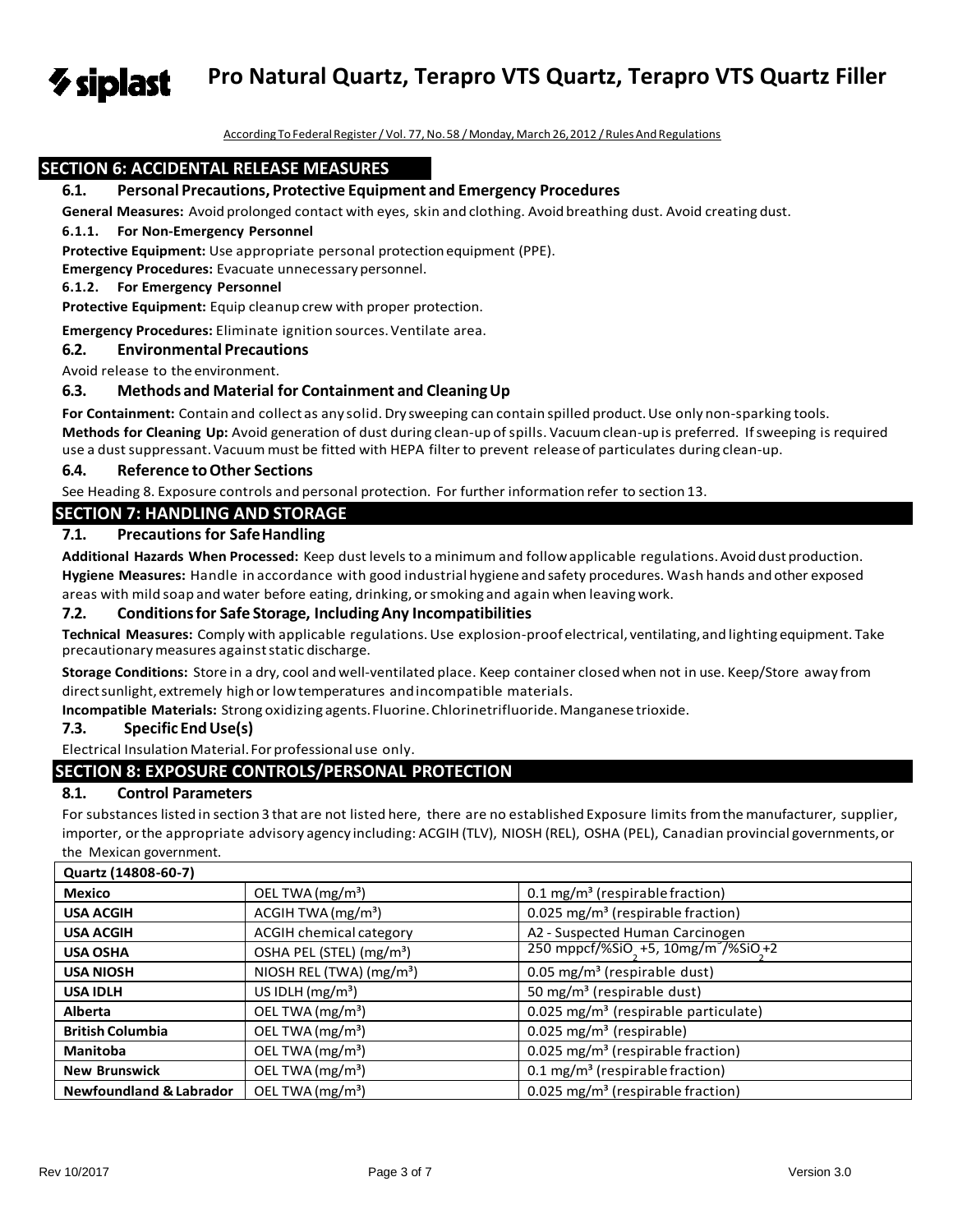

**Pro Natural Quartz, Terapro VTS Quartz, Terapro VTS Quartz Filler**

According To Federal Register / Vol. 77, No.58 / Monday, March 26, 2012 / Rules And Regulations

| Quartz (14808-60-7)          |                              |                                                                      |
|------------------------------|------------------------------|----------------------------------------------------------------------|
| <b>Nova Scotia</b>           | OEL TWA (mg/m <sup>3</sup> ) | 0.025 mg/m <sup>3</sup> (respirable fraction)                        |
| <b>Nunavut</b>               | OEL TWA (mg/m <sup>3</sup> ) | $0.1 \text{ mg/m}^3$ (respirable mass)                               |
|                              |                              | $0.3 \text{ mg/m}^3$ (total mass)                                    |
| <b>Northwest Territories</b> | OEL TWA $(mg/m3)$            | $0.1 \text{ mg/m}^3$ (respirable mass)                               |
|                              |                              | $0.3 \text{ mg/m}^3$ (total mass)                                    |
| Ontario                      | OEL TWA $(mg/m3)$            | 0.10 mg/m <sup>3</sup> (designated substances regulation-respirable) |
| <b>Prince Edward Island</b>  | OEL TWA (mg/m <sup>3</sup> ) | 0.025 mg/m <sup>3</sup> (respirable fraction)                        |
| Québec                       | VEMP (mg/m <sup>3</sup> )    | $0.1 \text{ mg/m}^3$ (respirable dust)                               |
| Saskatchewan                 | OEL TWA (mg/m <sup>3</sup> ) | 0.05 mg/m <sup>3</sup> (respirable fraction)                         |
| Yukon                        | OEL TWA (mg/m <sup>3</sup> ) | 300 particle/mL                                                      |

# **8.2. Exposure Controls**

**Appropriate Engineering Controls:** Emergency eye wash fountainsshould be available in the immediate vicinity ofany potential exposure. Use local exhaustor general dilution ventilation or othersuppression methods to maintain dustlevels below exposure limits. Power equipment should be equipped with proper dust collection devices.Ensure all national/localregulations are observed. **Personal Protective Equipment:** Boots. Dustproof clothing. Protective goggles. Gloves.



**Materials for Protective Clothing:** Dustproof clothing.

**Hand Protection:** Wear protective gloves.

**Eye Protection:** Chemical safety goggles.

**Skin and Body Protection:** In case of dust production: dustproof clothing.

**Respiratory Protection:** Use a NIOSH-approved self-contained breathing apparatus whenever exposure may exceed established Occupational ExposureLimits.

**Environmental Exposure Controls:** Do not allow the productto be released into the environment.

**Consumer Exposure Controls:** Do not eat, drink orsmoke during use.

# **SECTION 9: PHYSICAL AND CHEMICAL PROPERTIES**

| 9.1. | <b>Information on Basic Physical and Chemical Properties</b> |  |
|------|--------------------------------------------------------------|--|
|------|--------------------------------------------------------------|--|

| <b>Physical State</b>                  | $\ddot{\phantom{a}}$ | Solid                         |
|----------------------------------------|----------------------|-------------------------------|
| Appearance                             | $\ddot{\phantom{a}}$ | White powder, odorless        |
| Odor                                   |                      | <b>Odorless</b>               |
| <b>Odor Threshold</b>                  | $\ddot{\phantom{0}}$ | Not available                 |
| рH                                     | ٠                    | Not available                 |
| <b>Evaporation Rate</b>                | $\ddot{\phantom{a}}$ | Not available                 |
| <b>Melting Point</b>                   | ÷                    | 1610 °C (2930 °F)             |
| <b>Freezing Point</b>                  | $\ddot{\phantom{0}}$ | Not available                 |
| <b>Boiling Point</b>                   | $\ddot{\phantom{a}}$ | 2230 °C (4046 °F)             |
| <b>Flash Point</b>                     | $\ddot{\phantom{a}}$ | Fully oxidized, will not burn |
| <b>Auto-ignition Temperature</b>       | ÷                    | Will notburn                  |
| <b>Decomposition Temperature</b>       | ÷                    | Not available                 |
| Flammability (solid, gas)              | $\ddot{\phantom{0}}$ | Not available                 |
| <b>Lower Flammable Limit</b>           |                      | Not available                 |
| <b>Upper Flammable Limit</b>           | $\ddot{\phantom{0}}$ | Not available                 |
| <b>Vapor Pressure</b>                  | ٠                    | Not available                 |
| <b>Relative Vapor Density at 20 °C</b> |                      | Not available                 |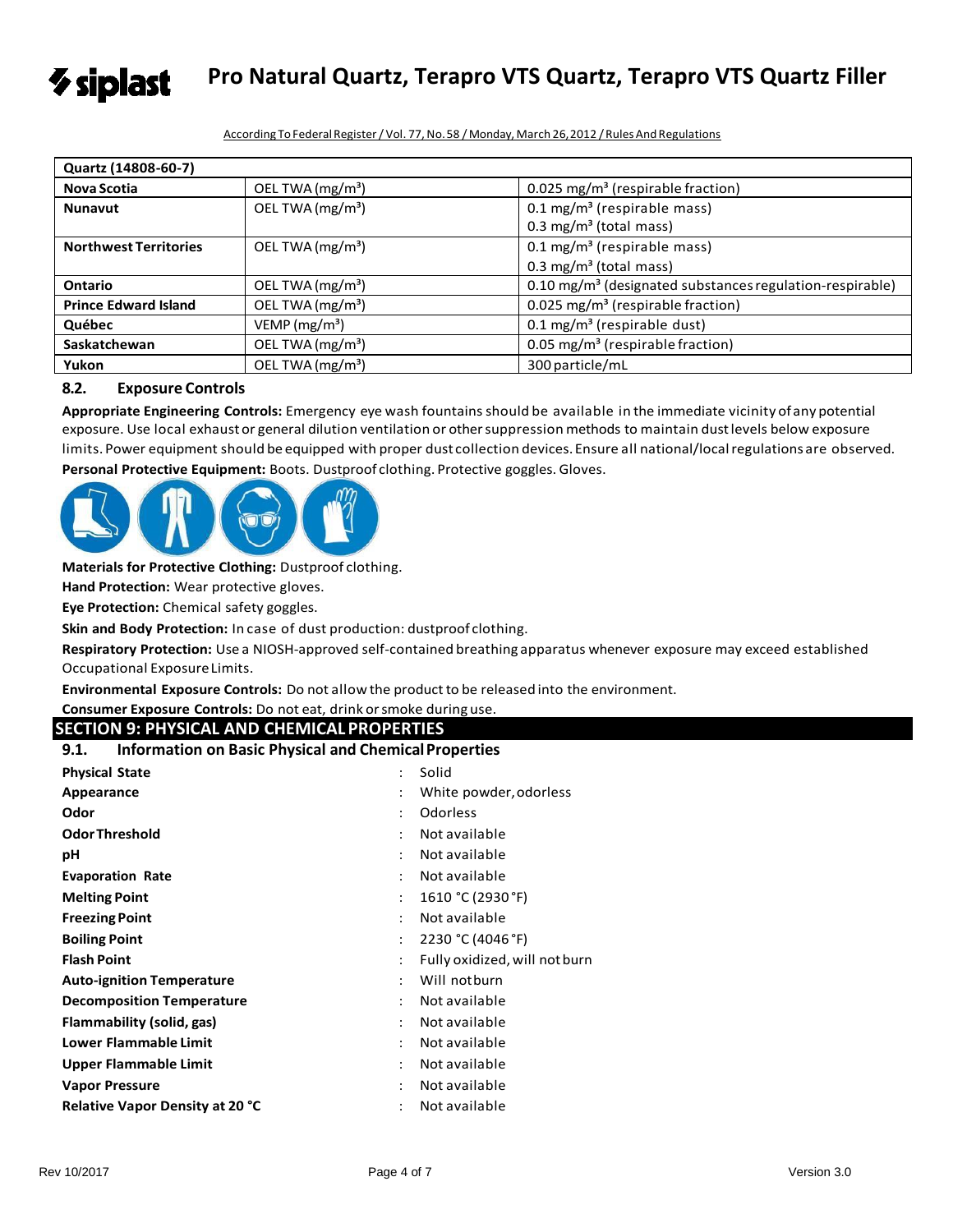

# **Pro Natural Quartz, Terapro VTS Quartz, Terapro VTS Quartz Filler**

According ToFederalRegister/ Vol. 77,No.58 /Monday, March 26,2012 /RulesAnd Regulations

| <b>Relative Density</b>                                 | $\ddot{\phantom{a}}$ | Not available                                                        |
|---------------------------------------------------------|----------------------|----------------------------------------------------------------------|
| <b>Specific Gravity</b>                                 |                      | 2.65                                                                 |
| Solubility                                              |                      | Negligible                                                           |
| <b>Partition Coefficient: N-Octanol/Water</b>           |                      | Not available                                                        |
| <b>Viscosity</b>                                        |                      | Not available                                                        |
| <b>Explosive Properties</b>                             |                      | Product is not explosive                                             |
| Explosion Data – Sensitivity to Mechanical Impact       | $\cdot$              | Not expected to present an explosion hazard due to mechanical impact |
| <b>Explosion Data – Sensitivity to Static Discharge</b> |                      | Not expected to present an explosion hazard due to static discharge  |

# **SECTION 10: STABILITY ANDREACTIVITY**

10.1. **Reactivity:** Hazardous reactions will not occur under normal conditions.

- **10.2. Chemical Stability:** Stable under recommended handling and storage conditions (see section 7).
- **10.3. Possibility of Hazardous Reactions:** Hazardous polymerization will not occur.
- **10.4. Conditions to Avoid:** None known.
- **10.5. Incompatible Materials:** Strong oxidizing agents. Fluorine. Chlorinetrifluoride. Manganese trioxide.
- **10.6. Hazardous Decomposition Products:** Silica will dissolve in hydrofluoric acid producing silicon tetrafluoride.

# **SECTION 11: TOXICOLOGICAL INFORMATION**

# **11.1. Informationon Toxicological Effects- Product**

**Acute Toxicity:** Not classified

**LD50 and LC50 Data:** Not available

**Skin Corrosion/Irritation:** Not classified

**Serious Eye Damage/Irritation:** Not classified

**Respiratory or Skin Sensitization:** Not classified

**Germ Cell Mutagenicity:** Not classified

**Teratogenicity:** Not classified

**Carcinogenicity:** Maycause cancer(Inhalation).

**Specific Target Organ Toxicity (Repeated Exposure):** Causes damage to organs(lung/respiratory system)through prolonged or repeated exposure (Inhalation).

**Reproductive Toxicity:** Not classified

**Specific Target Organ Toxicity (Single Exposure):** May cause respiratory irritation.

**Aspiration Hazard:** Not classified

**Symptoms/Injuries After Inhalation:** Breathing dust may cause nose, throat or lung irritation, including choking, depending on the degree of exposure. Inhalation of high levels of dust can cause chemical burns to the nose, throat and lungs.

**Symptoms/Injuries After Skin Contact:** Prolonged contact with large amounts of dust may cause mechanical irritation.

**Symptoms/Injuries After Eye Contact:** Repeated or prolonged contact will cause mechanical irritation.

**Symptoms/Injuries AfterIngestion:** Ingestion is likely tobe harmful or have adverse effects.

**Chronic Symptoms:** Repeated or prolonged exposure to respirable (airborne) crystalline silica dustwill cause lung damage in the form of silicosis. Symptoms will include progressively more difficult breathing, cough, fever, and weight loss. Prolonged and frequent exposure through inhalation may cause cancer.

# **11.2. Information on Toxicological Effects - Ingredient(s)**

# **LD50 and LC50 Data:**

| Quartz (14808-60-7)                              |                                               |
|--------------------------------------------------|-----------------------------------------------|
| LD50 Oral Rat                                    | $> 5000$ mg/kg                                |
| <b>LD50 Dermal Rat</b>                           | $> 5000$ mg/kg                                |
| Quartz (14808-60-7)                              |                                               |
| <b>IARC Group</b>                                |                                               |
| <b>National Toxicology Program (NTP) Status</b>  | Known Human Carcinogens.                      |
| <b>OSHA Hazard Communication Carcinogen List</b> | In OSHA Hazard Communication Carcinogen list. |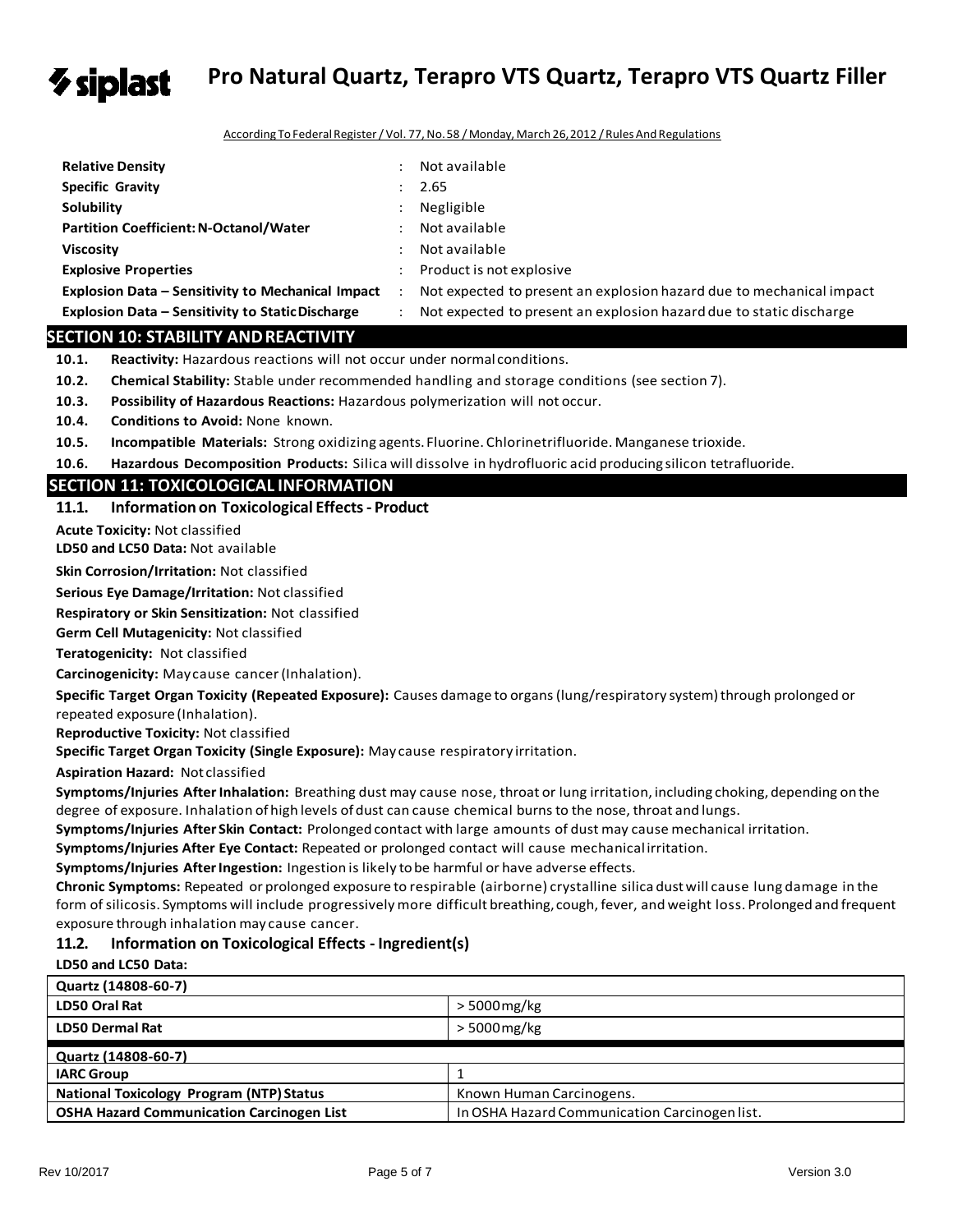**Pro Natural Quartz, Terapro VTS Quartz, Terapro VTS Quartz Filler**

According To Federal Register / Vol. 77, No.58 / Monday, March 26, 2012 / Rules And Regulations

| <b>SECTION 12: ECOLOGICAL INFORMATION</b>                                 |                                                                                                                                     |  |  |
|---------------------------------------------------------------------------|-------------------------------------------------------------------------------------------------------------------------------------|--|--|
| 12.1.<br><b>Toxicity</b>                                                  |                                                                                                                                     |  |  |
| No additional information available                                       |                                                                                                                                     |  |  |
| 12.2.<br><b>Persistence and Degradability</b>                             |                                                                                                                                     |  |  |
| Not available                                                             |                                                                                                                                     |  |  |
| 12.3.<br><b>Bioaccumulative Potential</b>                                 |                                                                                                                                     |  |  |
| Not available                                                             |                                                                                                                                     |  |  |
| 12.4.<br><b>Mobility in Soil</b>                                          |                                                                                                                                     |  |  |
| Not available                                                             |                                                                                                                                     |  |  |
| <b>Other Adverse Effects</b><br>12.5.                                     |                                                                                                                                     |  |  |
| Other Information: Avoid release to the environment.                      |                                                                                                                                     |  |  |
| <b>SECTION 13: DISPOSAL CONSIDERATIONS</b>                                |                                                                                                                                     |  |  |
| 13.1.<br><b>Waste treatment methods</b>                                   |                                                                                                                                     |  |  |
| Sewage Disposal Recommendations: Do not dispose of waste into sewer.      |                                                                                                                                     |  |  |
|                                                                           | Waste Disposal Recommendations: Dispose of waste material in accordance with all local, regional, national, provincial, territorial |  |  |
| and international regulations.                                            |                                                                                                                                     |  |  |
| <b>SECTION 14: TRANSPORT INFORMATION</b>                                  |                                                                                                                                     |  |  |
| 14.1.<br>In Accordance with DOT<br>Not regulated for transport            |                                                                                                                                     |  |  |
| 14.2.<br>Not regulated for transport<br>In Accordance with IMDG           |                                                                                                                                     |  |  |
| 14.3.<br>In Accordance with IATA<br>Not regulated for transport           |                                                                                                                                     |  |  |
| In Accordance with TDG<br>14.4.<br>Not regulated for transport            |                                                                                                                                     |  |  |
| <b>SECTION 15: REGULATORY INFORMATION</b>                                 |                                                                                                                                     |  |  |
| 15.1.<br><b>US Federal Regulations</b>                                    |                                                                                                                                     |  |  |
| Pro Natural Quartz, Terapro VTS Quartz, Terapro VTS Quartz Filler         |                                                                                                                                     |  |  |
| SARA Section 311/312 Hazard Classes                                       | Delayed (chronic) healthhazard                                                                                                      |  |  |
|                                                                           | Immediate (acute) health hazard                                                                                                     |  |  |
| Quartz (14808-60-7)                                                       |                                                                                                                                     |  |  |
| Listed on the United States TSCA (Toxic Substances Control Act) inventory |                                                                                                                                     |  |  |
| <b>SARA Section 311/312 Hazard Classes</b>                                | Immediate (acute) health hazard                                                                                                     |  |  |
|                                                                           | Delayed (chronic) health hazard                                                                                                     |  |  |
| 15.2.<br><b>US State Regulations</b>                                      |                                                                                                                                     |  |  |
| Quartz (14808-60-7)                                                       |                                                                                                                                     |  |  |
| U.S. - California - Proposition 65 - Carcinogens List                     | WARNING: This product contains chemicals known to the State of                                                                      |  |  |
|                                                                           | California to cause cancer.                                                                                                         |  |  |
| Quartz (14808-60-7)                                                       |                                                                                                                                     |  |  |
| U.S. - Massachusetts - Right To Know List                                 |                                                                                                                                     |  |  |
| U.S. - New Jersey - Right to Know Hazardous Substance List                |                                                                                                                                     |  |  |

U.S. - Pennsylvania -RTK (Right to Know) List

*V* siplast